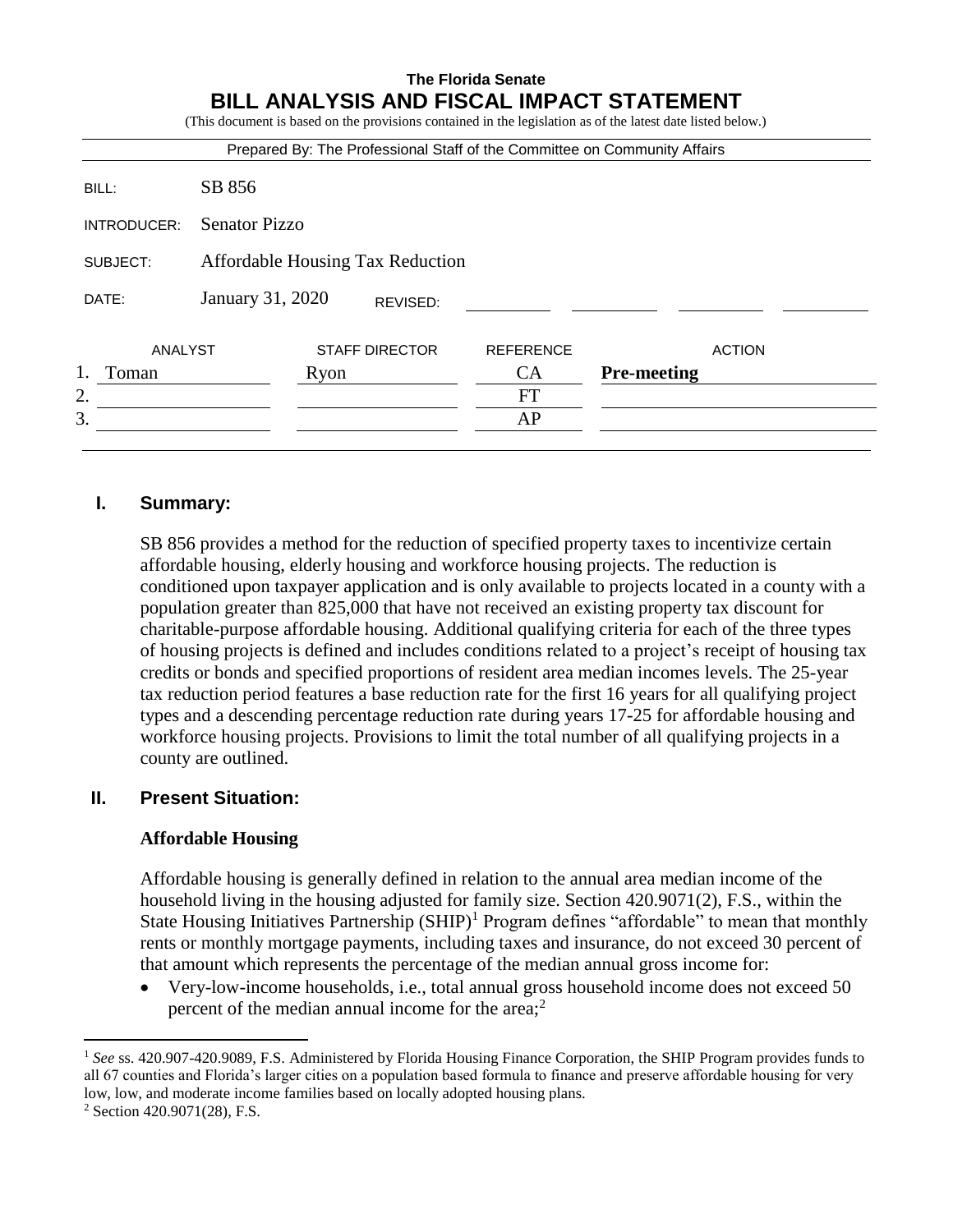- Low-income households, i.e., total annual gross household income does not exceed 80 percent of the median annual income for the area; $3$
- Moderate-income households, i.e., total annual gross household income does not exceed 120 percent of the median annual income for the area.<sup>4</sup>

With respect to rental units, a household's annual income at initial occupancy may not exceed the three threshold percentages above. While occupying the unit, the household's annual income may increase to an amount not to exceed 140 percent.<sup>5</sup>

#### **State Affordable Housing Programs**

Principal state funding for affordable housing, if appropriated, comes from documentary stamp tax revenues distributed to the State Housing Trust Fund and the Local Government Housing Trust Fund.<sup>6</sup> Programs supported by the two trust funds include the State Apartment Incentive Loan Program  $(SAIL)^7$  and the State Housing Initiatives Partnership Program  $(SHIP)^8$  both of which are administered by the Florida Housing Finance Corporation (Florida Housing).<sup>9</sup>

SAIL provides gap financing to developers through non-amortizing, low-interest loans to leverage mortgage revenue bonds or federal Low Income Housing Tax Credit resources and obtain the full financing needed to construct affordable rental units for very low-income families.<sup>10</sup> The SHIP program provides funds to all 67 counties and Florida's larger cities on a population based formula to finance and preserve affordable housing for very low, low, and moderate income families based on locally adopted housing plans.

#### **SAIL Funding Parameters: County-Size, Tenant Groups, and Loan Terms**

The need and demand for SAIL funding must be determined by using the most recent statewide low-income rental housing market study conducted every 3 years.<sup>11</sup> Section 420.5087, F.S., specifies both geographic- and demographic-based allocation guidance. Based on the 2019 Rental Market Study, the geographic allocations to counties for 2019-2021 is:

| County population of 825,000 or more                         | 53.8 percent |
|--------------------------------------------------------------|--------------|
| County population of more than 100,000 but less than 825,000 | 36.2 percent |

 $\overline{a}$ 

<sup>11</sup> Section 420.5087(1), F.S. The 2019 Rental Market Study was prepared by the Shimberg Center for Housing Studies at the University of Florida and is *available at* [https://www.floridahousing.org/docs/default-](https://www.floridahousing.org/docs/default-source/press/newsroom/publications/rental-housing/2019-rental-market-study.pdf?Status=Temp&sfvrsn=eadc107b_2)

[source/press/newsroom/publications/rental-housing/2019-rental-market-study.pdf?Status=Temp&sfvrsn=eadc107b\\_2.](https://www.floridahousing.org/docs/default-source/press/newsroom/publications/rental-housing/2019-rental-market-study.pdf?Status=Temp&sfvrsn=eadc107b_2)

<sup>3</sup> Section 420.9071(19), F.S.

<sup>4</sup> Section 420.9071(20), F.S.

<sup>5</sup> *See* ss. 420.9071(19), (20), and (28), F.S.

<sup>6</sup> Section 201.15, F.S.

<sup>7</sup> Section 420.5087, F.S.

<sup>8</sup> Sections 420.907-420.9089, F.S.

<sup>9</sup> As a public corporation of the state, Florida Housing Finance Corporation (Florida Housing) acts primarily as a financial institution. It utilizes federal and state resources to finance the development and preservation of affordable homeowner and rental housing and assist eligible homebuyers with financing and down payment assistance.

<sup>&</sup>lt;sup>10</sup> SAIL funds must be made available for specified groups such as commercial fishing workers and farmworkers, and persons who are homeless, elderly or who have special needs.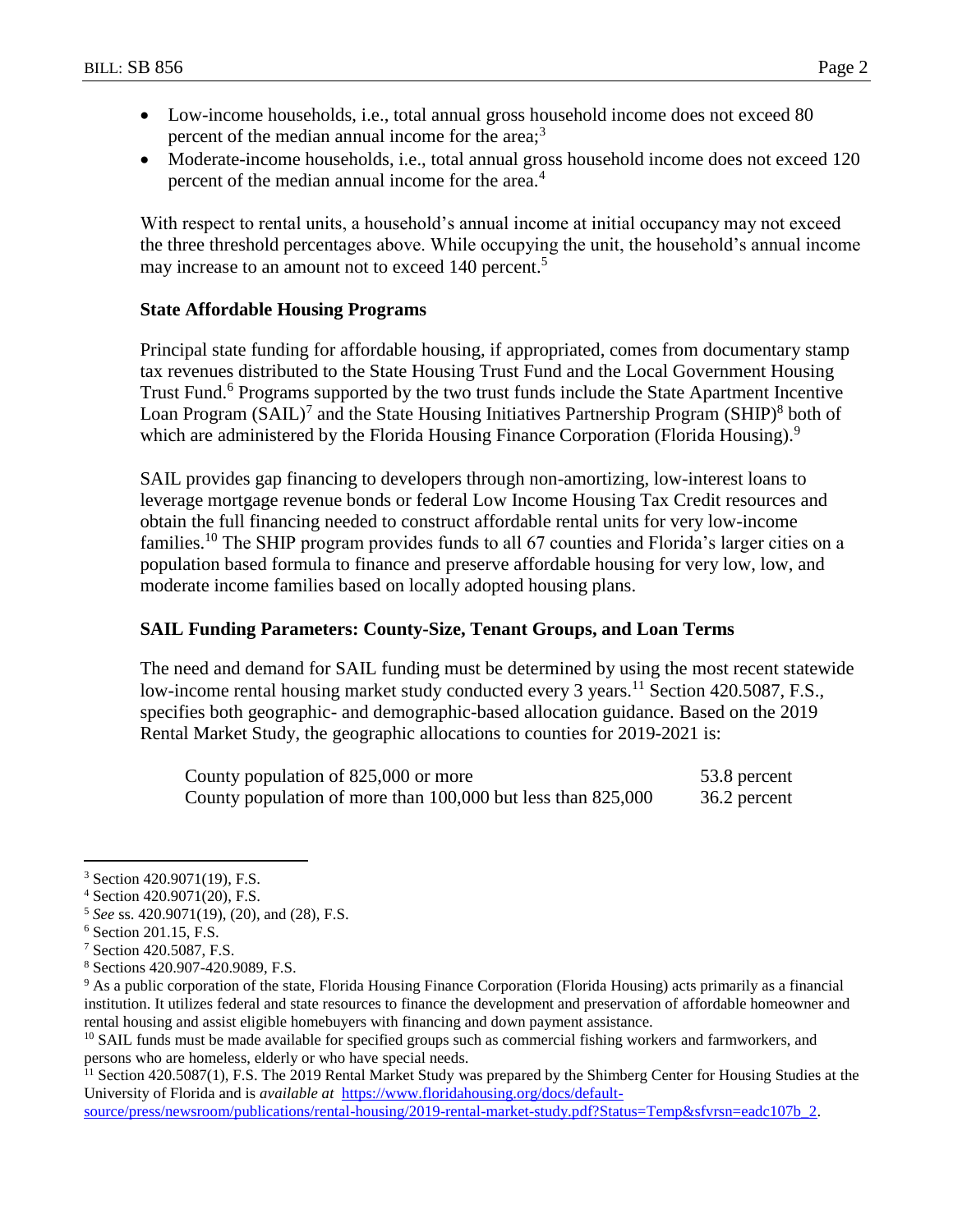County population of 100,000 or less  $10.0$  percent<sup>12</sup>

Counties that currently have a population of 825,000 or more are Broward, Duval, Hillsborough, Miami-Dade, Orange, Palm Beach, and Pinellas.

Based on the 2019 Rental Market Study, the SAIL demographic tenant group allocations for 2019-2021 are:

| Commercial fishing workers and farmworkers | 5.0 percent                |
|--------------------------------------------|----------------------------|
| Homeless persons                           | $10.0$ percent             |
| Persons with special needs                 | 13.0 percent               |
| Elderly persons                            | 24.6 percent <sup>13</sup> |
| Families                                   | 47.4 percent <sup>14</sup> |

SAIL loan interest rates are set at zero percent for those developments that maintain 80 percent of their occupancy for farmworkers, commercial fishing workers or homeless people.<sup>15</sup> The interest rates are set at one percent for all other developments. Loans are issued for a maximum of 15 years unless housing credit syndication requirements or FannieMae requirements dictate longer terms. In most cases, the SAIL loan cannot exceed 25 percent of the total development cost and can be used in conjunction with other state and federal programs.

#### **Workforce Housing**

 $\overline{a}$ 

As used in the Community Workforce Housing Innovation Pilot Program (CWHIP)<sup>16</sup> provided by ch. 2006-69, L.O.F., "workforce housing" means housing affordable to natural persons or families whose total annual household income does not exceed 140 percent of AMI, adjusted for household size, or 150 percent of AMI, adjusted for household size, in areas of critical state concern designated under s. 380.05, F.S.,<sup>17</sup> for which the Legislature has declared its intent to provide affordable housing.<sup>18</sup>

<sup>14</sup> *See* Florida Housing Finance Corporation, *Board Meeting Action Items: Proposed Geographic and Demographic Allocations for 2019 through 2021 SAIL Funding Cycles* (Jun. 21, 2019) *available at*

<sup>12</sup> *See* Florida Housing Finance Corporation, *Board Meeting Action Items*: *Corrected Geographic Allocation for 2019 through 2021 SAIL Funding Cycles* (Jun. 21, 2019) *available at* [https://www.floridahousing.org/docs/default](https://www.floridahousing.org/docs/default-source/programs/action-items17fc83c2fb0d6fb69bf3ff00004a6e0f.pdf?sfvrsn=14f1ec7b_3)[source/programs/action-items17fc83c2fb0d6fb69bf3ff00004a6e0f.pdf?sfvrsn=14f1ec7b\\_3](https://www.floridahousing.org/docs/default-source/programs/action-items17fc83c2fb0d6fb69bf3ff00004a6e0f.pdf?sfvrsn=14f1ec7b_3) (last visited Jan 29, 2020).

While the 2019 Rental Market Study reflects a 3.1 percent housing need for small counties, statute requires at least 10 percent be available to each county category. Per statute, the large county category was reduced by 6.9 percent.

<sup>&</sup>lt;sup>13</sup> Section 420.5087(3)(e), F.S., provides that 10 percent of elderly funds is available to provide loans of up to \$750,000 to make improvements to existing affordable elderly rental housing through the Elderly Housing Community Loan Program.

*[https://www.floridahousing.org/docs/default-source/data-docs-and-reports/action-items.pdf?sfvrsn=fadb107b\\_3](https://www.floridahousing.org/docs/default-source/data-docs-and-reports/action-items.pdf?sfvrsn=fadb107b_3)* (last visited Jan. 29, 2020).

<sup>15</sup> For information in this paragraph of the analysis s*ee* Florida Housing Finance Corporation, *State Apartment Incentive Loan Background, available at* [https://www.floridahousing.org/programs/developers-multifamily-programs/state-apartment](https://www.floridahousing.org/programs/developers-multifamily-programs/state-apartment-incentive-loan)[incentive-loan](https://www.floridahousing.org/programs/developers-multifamily-programs/state-apartment-incentive-loan) (last visited Jan 29, 2020).

<sup>&</sup>lt;sup>16</sup> Designed to use regulatory incentives and state and local funds to promote local public-private partnerships and to leverage government and private sources, Florida Housing administered the pilot program in 2006 and 2007.

<sup>&</sup>lt;sup>17</sup> Section 380.0552, F.S., designates the Florida Keys as an area of critical state concern, and includes legislative intent to provide affordable housing in close proximity to places of employment in the Florida Keys. Section 380.0555, F.S., provides a like designation and affordable housing legislative intent to the Apalachicola Bay Area.

 $18$  Section 420.5095(1)(a), F.S. Per the subsection, the intent to provide affordable housing also applies to areas that were designated as areas of critical state concern for at least 20 consecutive years prior to removal of the designation.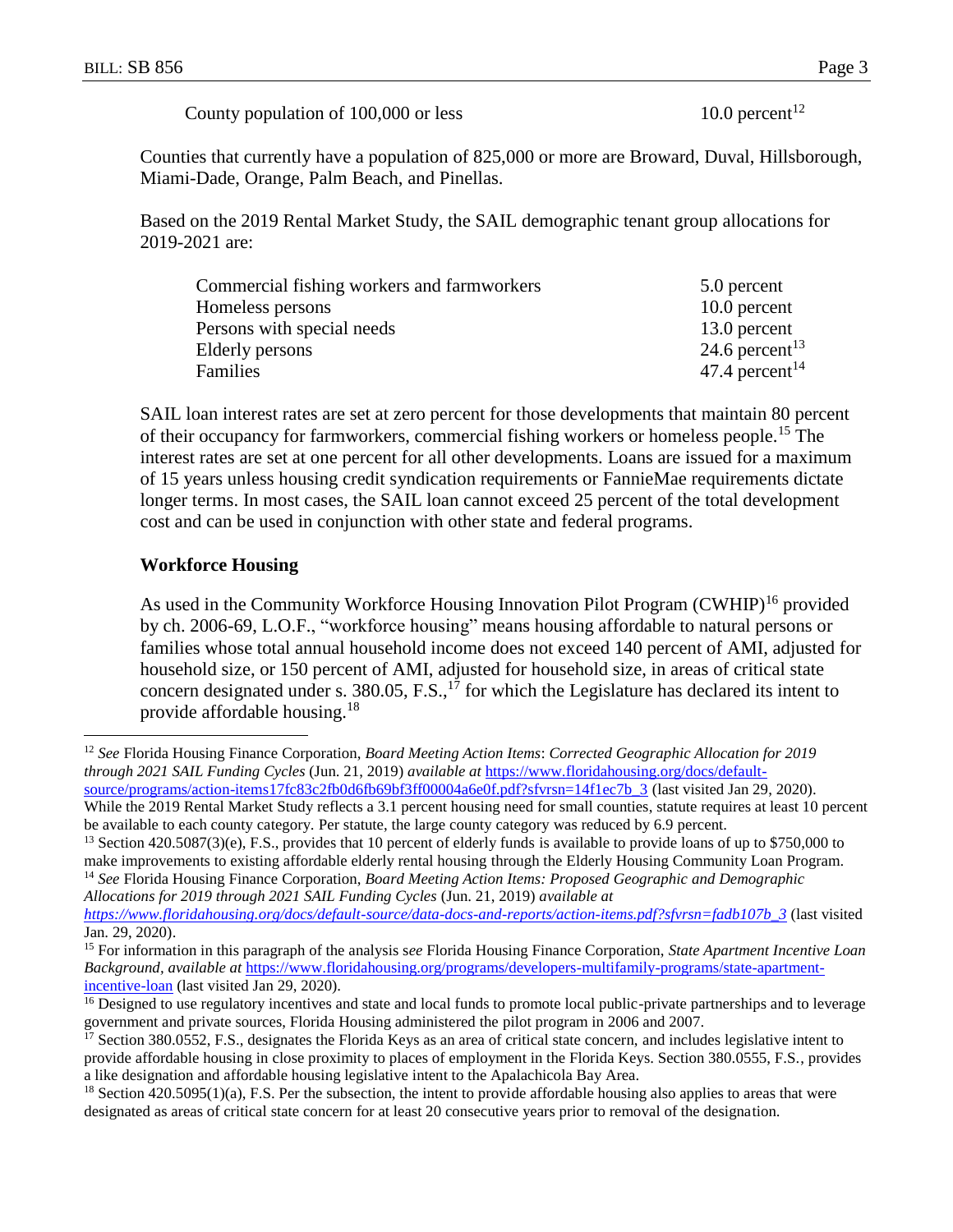Proviso language in recent General Appropriations Acts has dedicated SAIL funding to construct workforce housing to primarily serve low-income persons as defined in s. 420.0004, F.S.<sup>19</sup> This low-income persons definition for workforce housing stipulates that total household income does not exceed 80 percent of AMI within the state or within the county, whichever is greater.

#### **Federal Low Income Housing Tax Credit Program**

Through a federal population-based allocation to all states, the Low Income Housing Tax Credit (LIHTC) Program<sup>20</sup> provides rental developers with competitive tax credits that they sell to investors in exchange for equity to finance the acquisition, rehabilitation, and new construction of affordable rental housing. Investors use the tax credits for a dollar-for-dollar reduction over ten years in their federal tax liability.<sup>21</sup> The equity infused into the housing transaction lowers the need for additional debt. Florida also receives authority to issue non-competitive housing tax credits that are awarded to developments financed with tax-exempt multifamily Mortgage Revenue Bonds. Florida Housing administers the LIHTC Program in Florida.

Two levels of tax credits are available. The first level, often called "9 percent credits" is designed to compensate a developer for 70 percent of the building's construction costs (qualified basis) over the 10-year credit period and is competitively allocated by states, the authority of which is provided to each state on a per capita basis. The second level, called "4 percent credits" compensates a developer for 30 percent of the building's qualified basis for the credit period. These noncompetitive credits are paired with state or local bond financing for as many developments that meet federal and state requirements (i.e., there is no limit on the amount available to a state).

#### **Qualifying Eligibility Requirements for Low Income Housing Tax Credits<sup>22</sup>**

In order to be eligible for a LIHTC allocation, developments must meet certain tests that restrict both the amount of rent that is assessed to tenants and the income of eligible tenants. The income test requires development owners to elect one of two income level thresholds, either a "20-50 test" or a "40-60 test." In order to satisfy the first test, at least 20 percent of the units must be occupied by individuals with income of 50 percent or less of AMI adjusted for family size. To satisfy the second test, at least 40 percent of the units must be occupied by individuals with income of 60 percent of AMI adjusted for family size. The 2018 Consolidated Appropriations Act (P.L. 115-141) added a third income test option that allows owners to average the income of tenants.

<sup>19</sup> *See* Proviso Specific Appropriation 2223, ch. 2016-66, Laws of Fla.; Proviso Specific Appropriation 2225, ch. 2017-70, Laws of Fla.; and Proviso Specific Appropriation 2225, ch. 2018-9, Laws of Fla.

<sup>20</sup> *See* Tax Reform Act of 1986 (P.L. 99-514).

<sup>&</sup>lt;sup>21</sup> To clarify this, consider a new affordable housing apartment complex with a construction cost (known as "qualified basis" in LIHTC parlance) of \$1 million. A 9 percent credit would generate a stream of tax credits equal to \$90,000 (9%  $\times$  \$1 million) per year for 10 years, or \$900,000 in total.

<sup>22</sup> *See* IRC §42(g)(1)*.*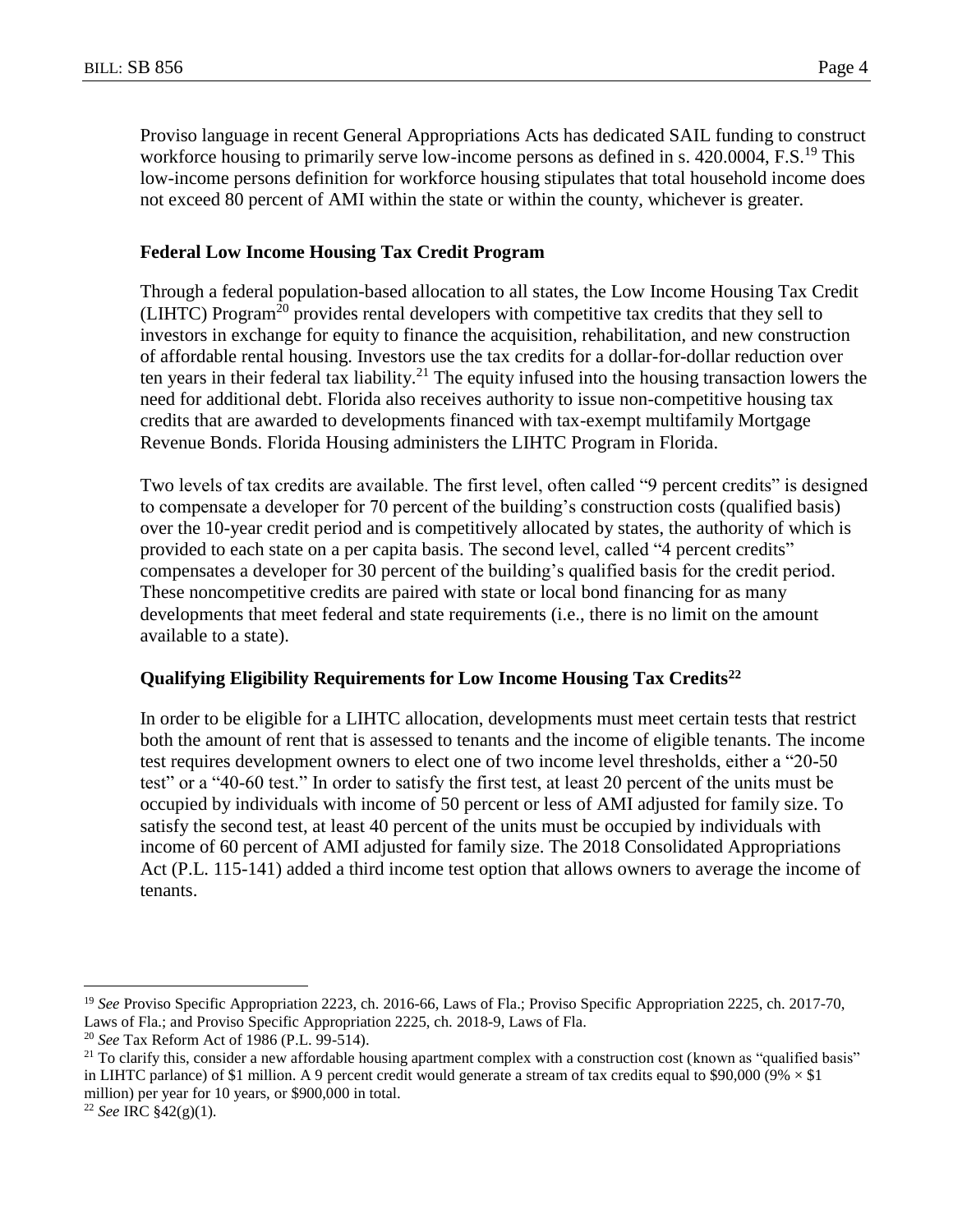# **Private Activity Tax Exempt Bonds<sup>23</sup>**

Private activity tax exempt bonds are allocated to Florida Housing pursuant to the calculation in Part VI of ch. 159, F.S., performed by the Division of Bond Finance on an annual basis. Florida Housing receives approximately 25 percent of Florida's annual private activity bond volume (which is used for various purposes in addition to housing).<sup>24</sup> Local housing finance agencies are part of 17 regional pools that receive about half of the state allocation, and housing developments (mostly rental) are the largest share of what is used by the regional pools.<sup>25</sup>

Florida Housing facilitates the issuance of bonds by serving in a conduit capacity to lend bond proceeds to multifamily developers to construct/rehabilitate rental housing to serve low-income households. Each bond indenture is for a single purpose entity, i.e., each development that is financed. Only the development funded by the bonds supports the debt service of that indenture.

Tax exemption allows bondholders to retain more of their investment income. The higher the marginal tax rates that an individual or entity experiences, the greater the economic benefits of tax exempt bond ownership. Tax-exempt bonds are issued at below-market interest rates and are less expensive for bond issuers. Compared to other housing program financing, bond transactions can be relatively expensive and often require other public financing such as 4 Percent Credits and gap financing such as SAIL.

## **Housing Finance Authorities**

Each county in Florida may create by ordinance a Housing Finance Authority (HFA) of the county to carry out the powers granted by the Florida Housing Finance Authority Law.<sup>26</sup> An HFA is composed of not less than five uncompensated members appointed by the governing body of the county.<sup>27</sup> The powers of a HFA are vested in the members and include the power to loan funds to persons purchasing homes and to developers engaged in qualifying housing developments. Persons are eligible for loans if their annual income does not exceed 80 percent of the median income for the county. The sale price on new or existing single-family homes shall not exceed 90 percent of the median area purchase price in the area.<sup>28</sup>

## **HFA Qualifying Housing Developments**

HFA housing developments are deemed "qualifying" if they provide residential housing for four or more families, at least 60 percent of whom are eligible persons.<sup>29</sup> Eligible persons are those determined by the HFA to be of low, moderate, or middle income and may include people

<sup>23</sup> For information is this section of the analysis s*ee* Affordable Housing Work Group, *Overview of the State's Implementation of Rental Programs* (August 2017) *available at* [https://www.floridahousing.org/docs/default](https://www.floridahousing.org/docs/default-source/aboutflorida/august2017/august2017/tab7.pdf)[source/aboutflorida/august2017/august2017/tab7.pdf](https://www.floridahousing.org/docs/default-source/aboutflorida/august2017/august2017/tab7.pdf) (last visited Jan 29, 2020). Chapter 2017-71, Laws of Fla., established the Workgroup to develop recommendations to address the state's affordable housing needs.

<sup>&</sup>lt;sup>24</sup> Section 159.804(1)(b), F.S.

<sup>&</sup>lt;sup>25</sup> *Id.* Unused bond allocation from the regional pools and other state level pools go to Florida Housing at the end of each year.

<sup>&</sup>lt;sup>26</sup> Section 159.604, F.S.

<sup>&</sup>lt;sup>27</sup> Section 159.605, F.S.

<sup>28</sup> Section 159.608, F.S.

<sup>&</sup>lt;sup>29</sup> Sections 159.603(6) and (7), F.S.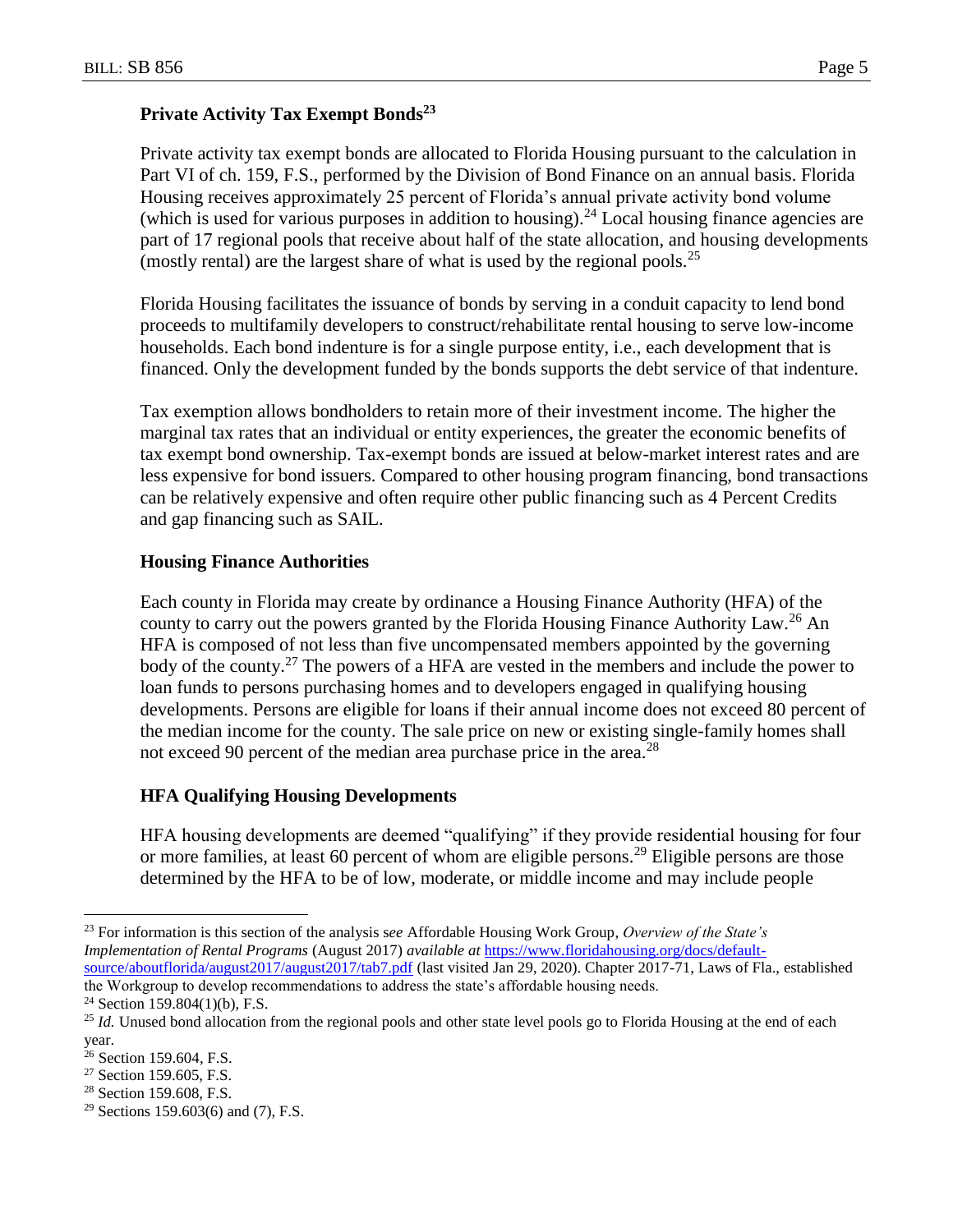earning up to 150 percent of the state or county median family income levels. In determining the income standards of eligible persons, an HFA may consider requirements mandated by federal law. Chapter 2013-83, L.O.F., amended the Florida Housing Finance Authority Law to allow HFAs to utilize a more expansive federal definition for qualified housing developments and also revised an authority's loan-making eligibility parameters. The combined effect of the changes permitted HFAs to promote more mixed-income affordable housing in the state.<sup>30</sup>

## **General Overview of Property Taxation**

The ad valorem tax or "property tax" is an annual tax levied by counties, municipalities, school districts, and some special districts. The tax is based on the taxable value of property as of January 1 of each year.<sup>31</sup> The property appraiser annually determines the "just value"<sup>32</sup> of property within the taxing authority and then applies relevant exclusions, assessment limitations, and exemptions to determine the property's "taxable value."<sup>33</sup> Tax bills are mailed in November of each year based on the previous January 1 valuation, and payment is due by March 31 of the following year.

The Florida Constitution prohibits the state from levying ad valorem taxes,<sup>34</sup> and it limits the Legislature's authority to provide for property valuations at less than just value, unless expressly authorized.<sup>35</sup>

The just valuation standard generally requires the property appraiser to consider the highest and best use of property;<sup>36</sup> however, the Florida Constitution authorizes certain types of property to be valued based on their current use (classified use assessments), which often result in lower assessments. Properties that receive classified use treatment in Florida include agricultural land, land producing high water recharge to Florida's aquifers, and land used exclusively for noncommercial recreational purposes;  $37$  land used for conservation purposes;  $38$  historic properties when authorized by the county or municipality;<sup>39</sup> and certain working waterfront property.<sup>40</sup>

<sup>30</sup> *See* Senate Community Affairs Committee, *CS/CS/HB 437 Community Development: Bill Summary* (2013) *available at* <http://www.flsenate.gov/Committees/BillSummaries/2013/html/321> (last visited Jan.28, 2020).

 $31$  Both real property and tangible personal property are subject to tax. Section 192.001(12), F.S., defines "real property" as land, buildings, fixtures, and all other improvements to land. Section 192.001(11)(d), F.S., defines "tangible personal property" as all goods, chattels, and other articles of value capable of manual possession and whose chief value is intrinsic to the article itself.

<sup>&</sup>lt;sup>32</sup> Property must be valued at "just value" for purposes of property taxation, unless the Florida Constitution provides otherwise. FLA. CONST. art VII, s. 4. Just value has been interpreted by the courts to mean the fair market value that a willing buyer would pay a willing seller for the property in an arm's-length transaction. *See Walter v. Shuler,* 176 So. 2d 81 (Fla. 1965); *Deltona Corp. v. Bailey*, 336 So. 2d 1163 (Fla. 1976); *Southern Bell Tel. & Tel. Co. v. Dade County,* 275 So. 2d 4 (Fla. 1973).

<sup>33</sup> *See* s. 192.001(2) and (16), F.S.

 $34$  FLA. CONST. art. VII, s. 1(a).

<sup>35</sup> *See* FLA. CONST. art. VII, s. 4.

<sup>36</sup> Section 193.011(2), F.S.

<sup>37</sup> FLA. CONST. art. VII, s. 4(a).

 $38$  FLA. CONST. art. VII, s. 4(b).

 $39$  FLA. CONST. art. VII, s. 4(e).

 $40$  FLA. CONST. art. VII, s.  $4(j)$ .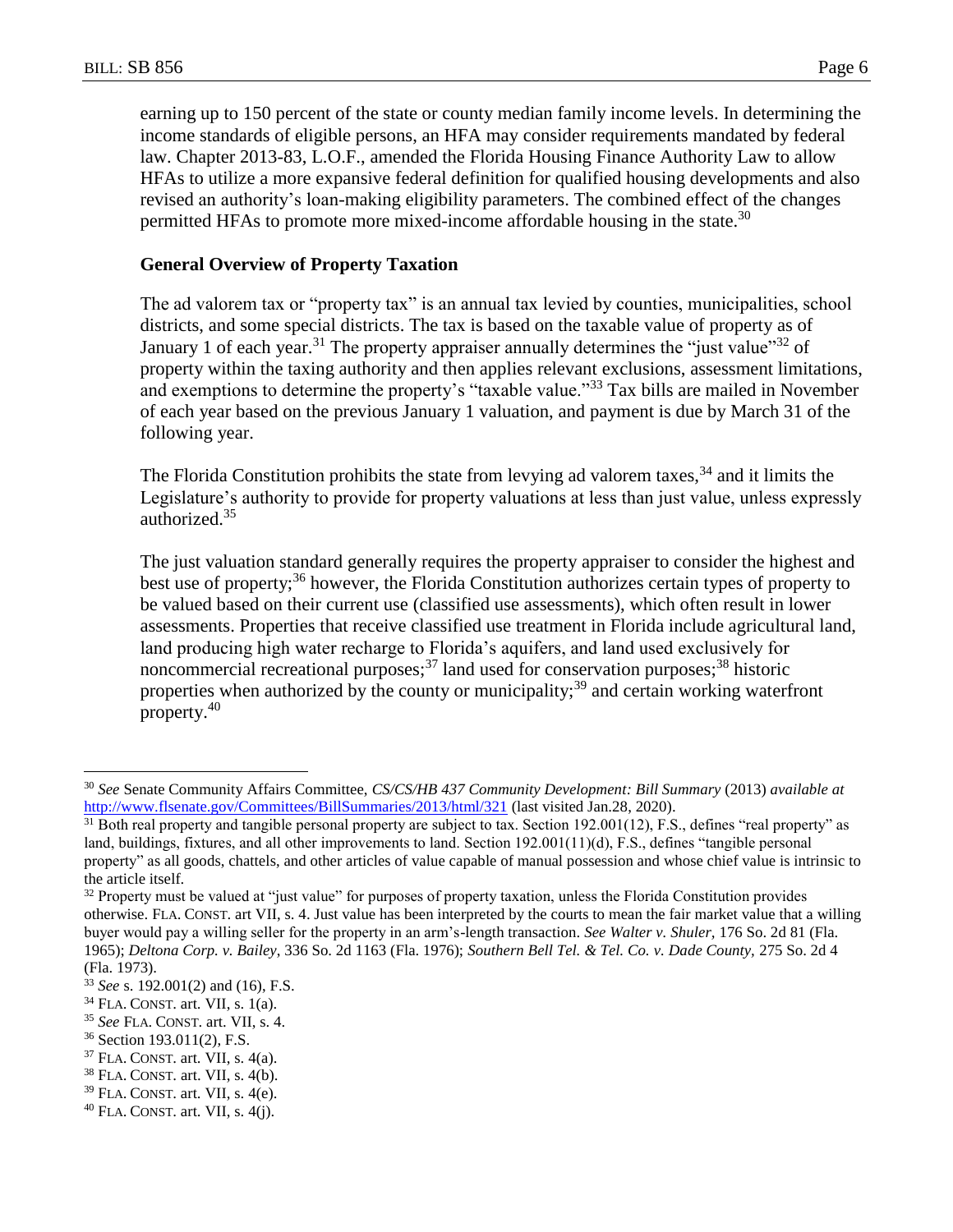#### **Millage Categories and Rate Limitations**

Property tax rates, or millage rates, are set by each taxing authority and vary throughout the state. Millage rates are limited by both the Florida Constitution and by general law.

Section 200.001(1)-(2), F.S., provides for county and municipal millages composed of four categories of millage rates as follows:

- General county or municipal millage, which shall be that nonvoted millage rate set by the governing body of the county or municipality.
- County or municipal debt service millage, which shall be that millage rate necessary to raise taxes for debt service as authorized by a vote of the electors pursuant to s. 12, Art. VII of the State Constitution.
- County or municipal voted millage, which shall be that millage rate set by the governing body of the county or municipality as authorized by a vote of the electors pursuant to s. 9(b), Art. VII of the State Constitution.
- County or municipal dependent special district millage. $41$

The Florida Constitution limits counties, municipalities, and school districts to levies of 10 mills (or one percent).<sup>42</sup> By referendum, local voters may authorize counties, municipalities, and school districts to levy additional mills above the 10-mill limitation to repay bonds to finance capital projects and for other purposes for a period of no longer than two years.<sup>43</sup> Counties providing municipal services may also levy up to an additional 10 mills above the 10-mill county limitation within those areas receiving municipal-type services.<sup>44</sup>

Independent special district millage rates are limited by the law establishing the district and must be approved by the voters within the district. Dependent special district millage rates are included in the limitation applicable to the authority to which they are dependent. The Florida Constitution authorizes up to an additional 1 mill to be levied for water management purposes, except in northwest Florida where the limit is  $0.05$  mill.<sup>45</sup>

#### **Exemption of Property Tax for Charitable Purposes and Affordable Housing**

The Florida Constitution provides that portions of property used predominately for educational, literary, scientific, religious, or charitable purposes may be exempted by general law from taxation.<sup>46</sup>

<sup>45</sup> FLA. CONST. art. VII, s. 9.

 $\overline{a}$  $41$  Section 200.001(5), F.S., provides that dependent special district millage rates shall be set by the board of county commissioners or the governing body of a municipality identified as to the area covered; as to the taxing authority to which the district is dependent; and as to whether authorized by a special act, authorized by a special act and approved by the electors, authorized pursuant to s. 15, Art. XII of the State Constitution, authorized by s.  $125.01(1)(q)$ , F.S., or otherwise authorized.

 $42$  FLA. CONST. art. VII, s. 9. A rate of 1 mill equates to \$1 of tax per \$1,000 of taxable value, or 0.1 percent.

<sup>43</sup> FLA. CONST. art. VII, s. 9.

<sup>&</sup>lt;sup>44</sup> FLA. CONST. art. VII, s.  $9(b)$ ; s.  $125.01(1)(q)$ , F.S.

<sup>46</sup> FLA. CONST. art. VII, s. 3.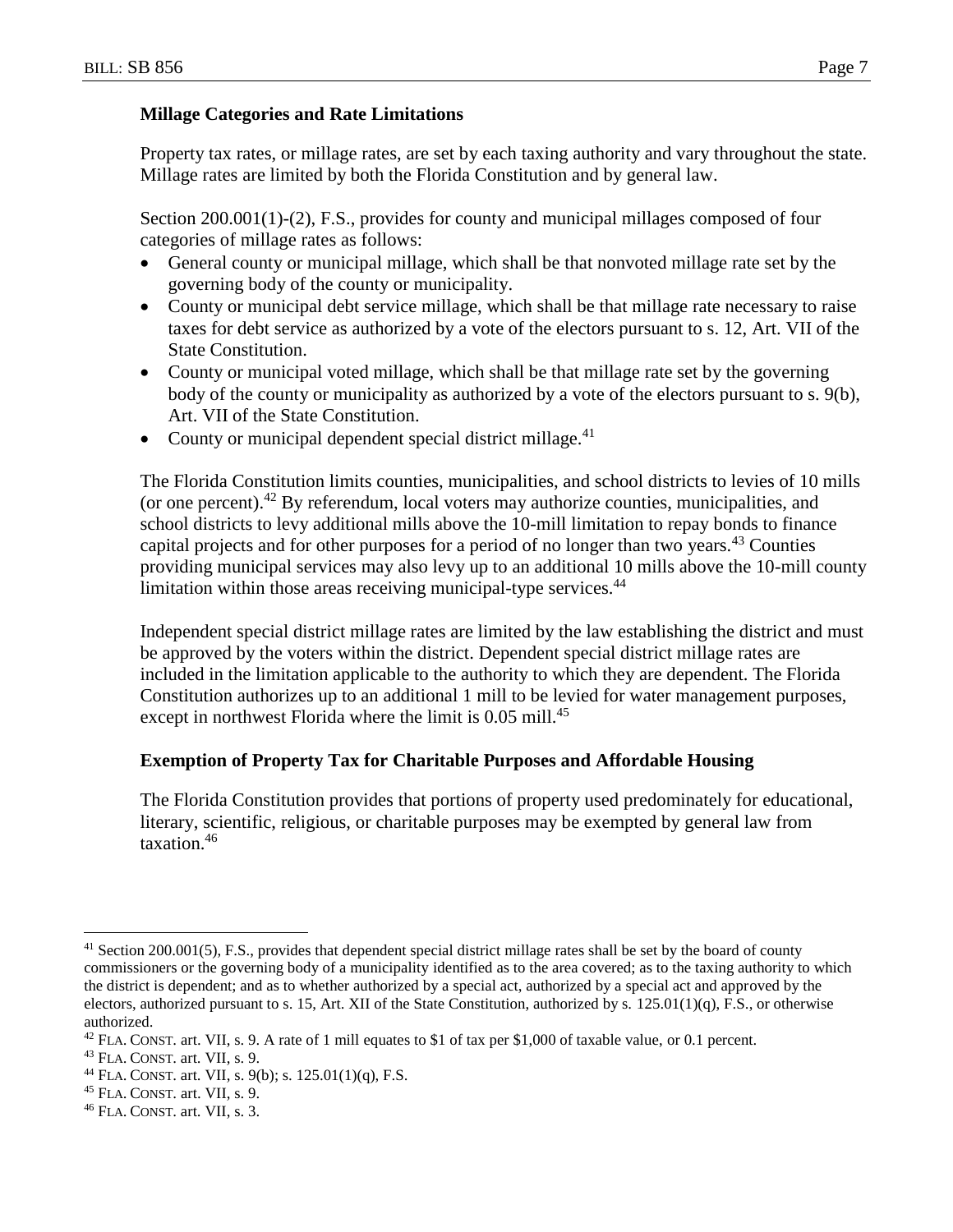In 1999, the Legislature authorized a property tax exemption for property owned by certain exempt entities which provide affordable housing under the charitable purposes exemption. $47$ The property must be owned entirely by a not-for-profit corporation, used to provide affordable housing through any state housing program under ch. 420, F.S., and serving low-income and very-low-income persons.<sup>48</sup> In order to qualify for the exemption, the property must comply with s. 196.195, F.S., for determining non-profit status of the property owner and s. 196.196, F.S., for determining exempt status of the use of the property.

In 2017, the Legislature created s. 196.1978(2), F.S., to provide that property used as affordable housing will be considered a charitable purpose and qualify for a 50 percent property tax discount if the property:

- Provides affordable housing to natural persons or families meeting the extremely-low, verylow, or low-income limits specified in s. 420.0004, F.S.;
- Provides housing in a multifamily project in which at least 70 units are provided to the above group; and
- Is subject to an agreement with Florida Housing to provide affordable housing to the above group, recorded in the official records of the county in which the property is located.<sup>49</sup>

The discount begins on January 1 of the year following the 15th year of the term of the agreement on those portions of the affordable housing property that provide the housing as described above. The discount terminates when the property is no longer serving extremely-low, very-low, or low-income persons pursuant to the recorded agreement. The discount is applied to taxable value prior to tax rolls being reported to taxing authorities and tax rates being set in the annual local government budgeting process.

## **Verification of Documents; Third Degree Felonies; Back Taxes**

A verified document is a document that has been signed or executed by a person who must state under oath (or affirmation) that the facts or matters made therein are true, or other words to that effect.<sup>50</sup> A written declaration means the following: "Under penalties of perjury, I declare that I have read the foregoing [document] and that the facts stated in it are true," followed by the signature of the person making the declaration.<sup>51</sup>

A third degree felony is punishable by up to 5 years' incarceration and a fine of up to  $$5,000<sup>52</sup>$ 

Section 193.092, F.S., provides for the assessment of property for "back taxes," or taxes on property that has escaped taxation because such property was not accounted for on the tax roll.

 $\overline{a}$ <sup>47</sup> Chapter 99-378, s. 15, Laws of Fla. (creating s. 196.1978, F.S, effective July 1, 1999).

<sup>&</sup>lt;sup>48</sup> The not-for-profit corporation must qualify as charitable under s.  $501(c)(3)$  of the Internal Revenue Code and other federal regulations. See 26 U.S.C. § 501(c)(3) ("charitable purposes" include relief of the poor, the distressed or the underprivileged, the advancement of religion, and lessening the burdens of government).

<sup>49</sup> Section 196.1978(2)(a), F.S. and ch. 2017-36, s. 6, Laws of Fla.

<sup>50</sup> Section 92.525(4)(c), F.S.

 $<sup>51</sup>$  Section 92.525(2), F.S. When a verification on information or belief is permitted by law, the words "to the best of my</sup> knowledge and belief" may be added.

<sup>52</sup> Sections 775.082, 775.083, and 775.084, F.S.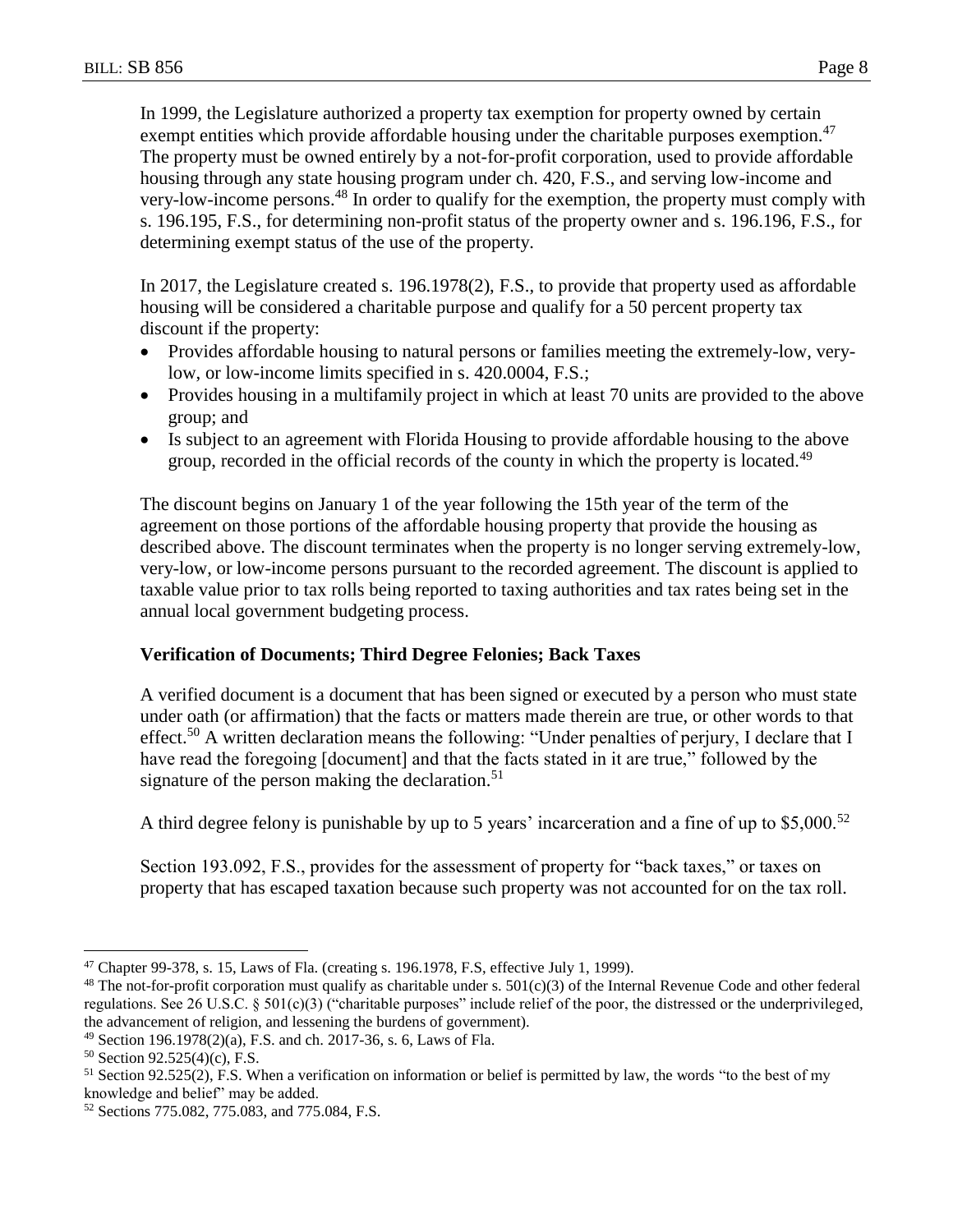The statute provides a mechanism for the collection of up to three years of back taxes. The tax arrears attach to the property regardless of who currently owns the property.

## **III. Effect of Proposed Changes:**

The bill creates s. 196.1979, F.S., to provide a tax reduction for specified affordable housing. A number of terms used in the section are defined, including:

- "Affordable housing project," which means a qualifying housing development that receives an allocation of 4 percent low-income housing tax credits from Florida Housing, receives bonds for qualifying housing developments from a housing finance authority after July 1, 2020, or both.
- "Elderly housing project," which means a rental housing project that receives an allocation of 9 percent low-income housing tax credits and that meets all of the following criteria:
	- o It reserves at least 80 percent of the rental unit occupancy in the project for the elderly.
	- o It offers all rental units to eligible persons.
	- o It implements the standards and processes adopted by rule of Florida Housing to reduce barriers to elderly rental housing entry.
- "Workforce housing project," which means a rental housing project containing four or more dwelling units for natural persons and households which has not received an allocation of low-income housing tax credits, a SAIL loan, or bond proceeds, and in which:
	- o At least 10 percent of the rental units are set aside for residents with a total annual gross household income greater than 60 percent and up to 80 percent of AMI adjusted for family size;
	- o At least 20 percent of the rental units are set aside for residents with a total annual gross household income greater than 60 percent and up to 100 percent of AMI adjusted for family size; and
	- o Rents for the rental units are set aside at the applicable income limitations established by Florida Housing for the county in which the rental housing project is located. For rental units which are not set aside as outlined above, the taxpayer may offer the units at rents it determines at its sole discretion.
- "Qualifying project," which means an affordable housing project, elderly housing project, or workforce housing project that:
	- o Is located in a county with a population of 825,000 or more; and
	- o Has not received an affordable housing property exemption pursuant to s. 196.1978(2), F.S., (i.e., affordable housing considered as a charitable purpose and qualifying for a 50 percent property tax discount).
- "Reduction term," which means the 25-year tax reduction period beginning the year in which the qualifying project is first assessed and certified by the county property appraiser as eligible to receive a reduction in operating taxes.
- "Taxpayer," which means the person or other legal entity in whose name property is assessed as in s. 192.001(13), F.S.
- "Base tax" means the operating taxes remitted to a project taxing authority in the tax year immediately preceding the reduction term.
- "Operating taxes," which means the nonvoted millage portion of county millage and municipal millage.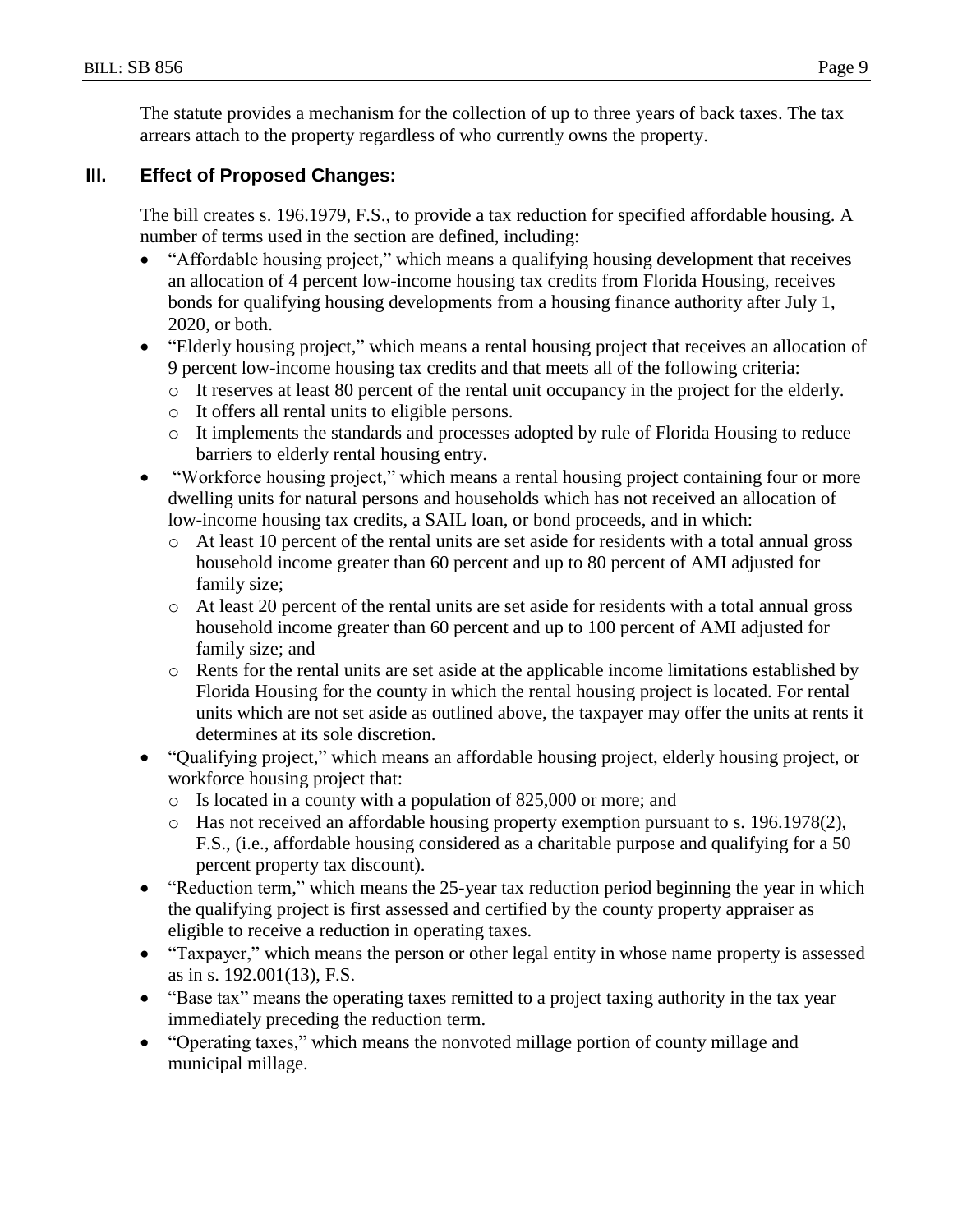"Project taxing authority," which means a county or municipality, which is authorized to levy operating taxes against real property in the jurisdiction in which a qualifying project is located.

The bill provides a legislative finding that property used to provide affordable, elderly, and workforce housing to natural persons and households that meet the low-income or moderateincome limits is a charitable purpose.

Notwithstanding current statutory provisions that a property tax exemption granted for religious, literary, scientific, or charitable use of property requires the applicant to be a nonprofit, a taxpayer who builds or renovates a qualifying project after July 1, 2020, may receive a reduction in operating taxes that would otherwise be assessed, if both of the following criteria are met:

- The taxpayer timely files an application for the tax reduction with the property appraiser no later than March 1 of the year immediately after the year in which the qualifying project is first assessed.
- The taxpayer records a covenant running with the land which restricts the rents of units within the qualifying affordable housing, elderly housing, or workforce housing project.

For the first 16 years of the reduction term, a qualifying project shall be assessed operating taxes in an amount equal to the base tax, subject to an annual adjustment equal to 2.5 percent beginning in year 2 of the reduction term or the percentage change in the Consumer Price Index for the county in which the qualifying project is located, whichever is less.

| Year of Tax | <b>Affordable Housing</b>   | <b>Workforce Housing</b>    |
|-------------|-----------------------------|-----------------------------|
| Reduction   | <b>Reduction Percentage</b> | <b>Reduction Percentage</b> |
| $1-16$      | 100 Percent                 | 100 Percent                 |
| 17          | 90 Percent                  | 100 Percent                 |
| 18          | 80 Percent                  | 90 Percent                  |
| 19          | 70 Percent                  | 85 Percent                  |
| 20          | 60 Percent                  | 75 Percent                  |
| 21          | 50 Percent                  | 60 Percent                  |
| 22          | 40 Percent                  | 50 Percent                  |
| 23          | 30 Percent                  | 40 Percent                  |
| 24          | 20 Percent                  | 25 Percent                  |
| 25          | 10 Percent                  | 15 Percent                  |

After the first 16 years of the reduction term, the qualifying project shall be assessed as follows:

If the property appraiser approves the application, the taxpayer must submit the covenant running with the land for recording. The property appraiser shall apply the authorized tax reductions beginning in the same tax year. The taxpayer submitting the application is responsible for the cost of recording the covenant.

A taxpayer who receives a tax reduction is required to submit a report annually to the property appraiser confirming compliance with the rent restrictions required for the tax reduction. The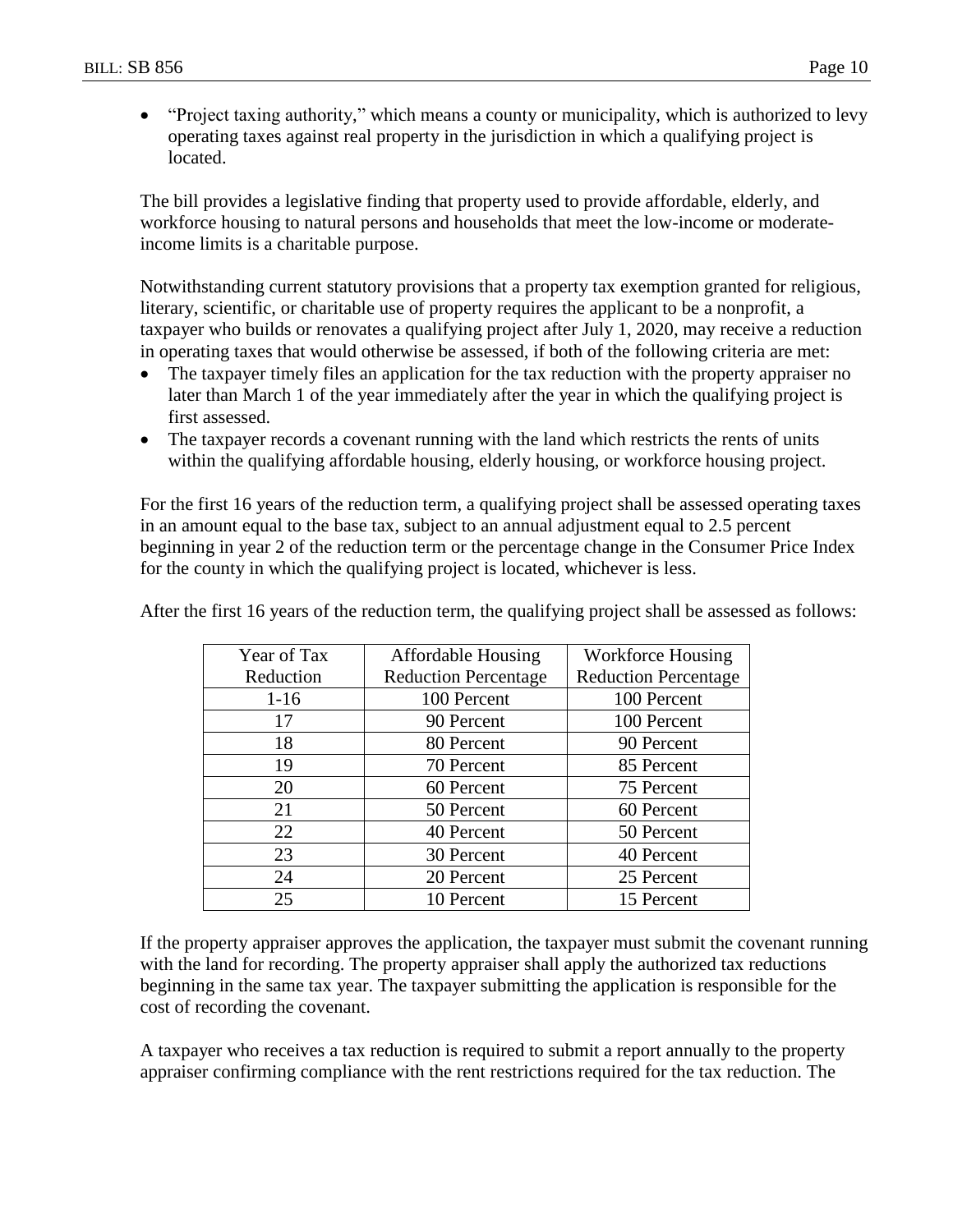report must include the written declaration set forth in s. 92.525(2), F.S. A taxpayer who falsifies the written declaration commits a felony of the third degree.

Each county with a population of 825,000 or more may, by the adoption of an ordinance and after conducting a public hearing noticed in a newspaper of general circulation, limit the total number of qualifying projects the property appraiser may approve annually. The limit is conditioned upon a finding that such a limitation is necessary to avoid a substantial impairment of the taxing authority's ability to meet its financial obligations to fund other necessary public services.

If the property appraiser determines that a qualifying project that was granted a tax reduction failed to offer rents as required in the recorded covenant, the taxpayer is liable for the payment of any back taxes, penalties, and interest.

The bill shall take effect on July 1, 2020.

## **IV. Constitutional Issues:**

#### A. Municipality/County Mandates Restrictions:

State mandates on local governments are generally described in the Florida Constitution as general laws requiring counties or municipalities to spend funds, limiting their ability to raise revenue, or reducing the percentage of a state-shared tax revenue. In 1991, Senate President Margolis and House Speaker Wetherell created a memo to guide the House and Senate in the review of local government mandates.<sup>53</sup>

Article VII, Section 18(a) of the Florida Constitution, provides that counties and municipalities are not bound by general laws requiring them to spend funds or take action that requires the expenditure of funds unless certain specified exemptions or exceptions are met. However, the mandate requirement does not apply to laws having an insignificant impact, which for Fiscal Year 2019-2020 is forecast at approximately \$2.2 million. $54,55,56$ 

Article VII, Section 18(b) of the Florida Constitution, provides that except upon the approval of each house of the Legislature by a two-thirds vote of the membership, the Legislature may not enact, amend, or repeal any general law if the anticipated effect of doing so would be to reduce the authority that municipalities or counties have to raise

<sup>53</sup> Memorandum to Members of The Florida House and The Florida Senate from Gwen Margolis, President of the Senate, and T.K. Wetherell, Speaker of the House, *County and Municipal Mandates Analysis,* (March 7, 1991) (on file with the Senate Committee on Community Affairs).

<sup>54</sup> FLA. CONST. art. VII, s. 18(d).

<sup>&</sup>lt;sup>55</sup> An insignificant fiscal impact is the amount not greater than the average statewide population for the applicable fiscal year times \$0.10. *See* Florida Senate Committee on Community Affairs, *Interim Report 2012-115: Insignificant Impact*, (Sept. 2011), *available at:* <http://www.flsenate.gov/PublishedContent/Session/2012/InterimReports/2012-115ca.pdf> (last visited Jan. 7, 2020).

<sup>56</sup> Based on the Florida Demographic Estimating Conference's July 8, 2019 population forecast for 2020 of 21,555,986. The conference packet is *available at*: <http://edr.state.fl.us/Content/conferences/population/ConferenceResults.pdf> (last visited Jan. 7, 2020).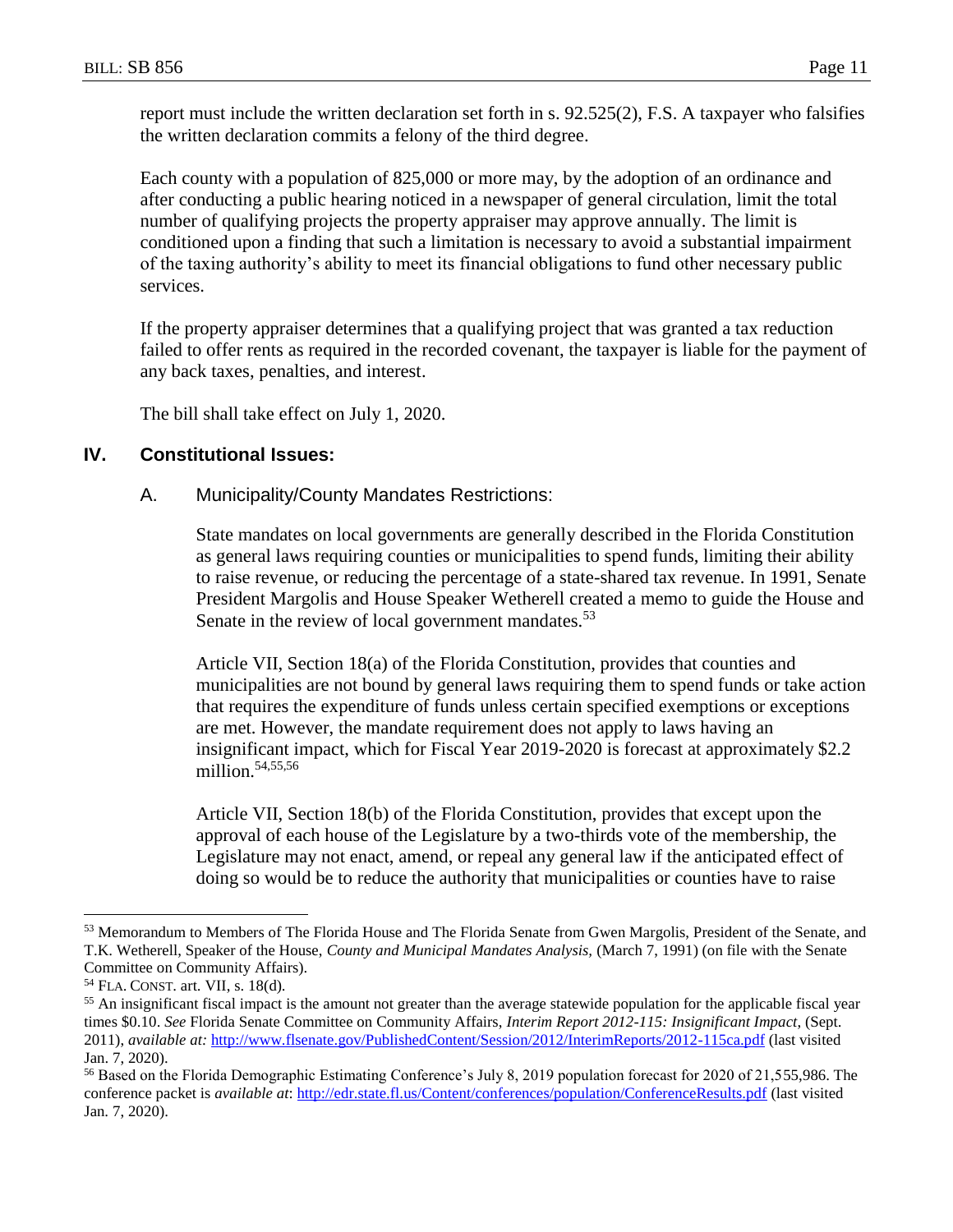revenue in the aggregate, as such authority existed on February 1, 1989. As in Subsection 18(a), the mandate requirement does not apply to laws having an insignificant impact.

While qualifying taxpayer applicants for the bill's property tax reduction would reduce a local government's authority to raise revenues, the bill provides a process for the local government to limit the number of applications to avoid an impairment of a taxing authority's ability to meet its financial obligations. The process for implementing a limitation requires a noticed public hearing and the adoption of an ordinance the execution of which may require the local government to spend funds. If either of the above issues are deemed a mandate, final passage of the bill would require approval by two-thirds of the membership of each house of the Legislature.

B. Public Records/Open Meetings Issues:

None.

C. Trust Funds Restrictions:

None.

D. State Tax or Fee Increases:

None.

E. Other Constitutional Issues:

The Florida Constitution provides that portions of property used predominately for educational, literary, scientific, religious, or charitable purposes may be exempted by general law from taxation.<sup>57</sup> It appears that the bill will allow the portions of specified housing projects used for such purposes as well as those not used for such purposes to receive a tax reduction.

## **V. Fiscal Impact Statement:**

#### A. Tax/Fee Issues:

The Revenue Estimating Conference has not yet determined the fiscal impact of the bill.

B. Private Sector Impact:

Developers of qualifying affordable housing, elderly housing and workforce housing projects will pay less property taxes.

<sup>57</sup> FLA. CONST. art. VII, s. 3.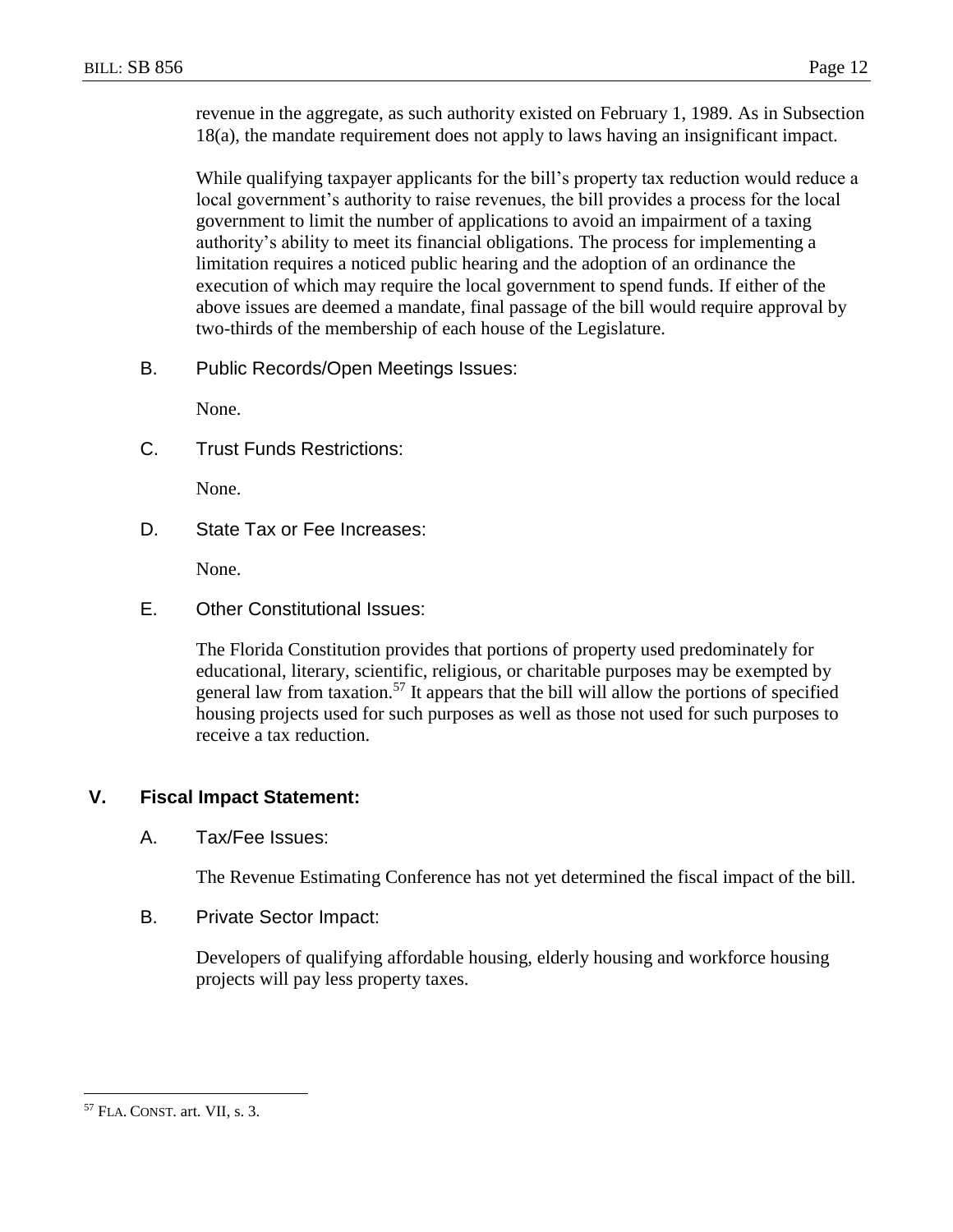### C. Government Sector Impact:

Local governments will experience reduced revenues from their general nonvoted county or municipal millage. According to the Florida Department of Revenue (DOR), if the bill passes, DOR would need to amend Form DR-504 and Rule 12D-16.002, F.A.C.<sup>58</sup>

#### **VI. Technical Deficiencies:**

It is unclear how the annual adjustments to the assessment of operating tax and base tax in years 1-16 of the reduction term (lines 112-118) operate with the specified 100 percent assessment reduction in taxes for years 1-16 (lines 118-121). The sponsor may want to clarify the connection between these two calculation processes.

#### **VII. Related Issues:**

The DOR analysis of the bill provided the following additional comments:

- The sponsor may want to consider including the July 1, 2020 date in the definition of workforce housing project, similarly to the definition of affordable housing project that includes the date.
- The definition of base tax should be revised to replace "remitted" with "assessed." Section 196.1979(3), F.S., of the bill provides that a qualifying project shall be assessed operating taxes.
- The bill creates 196.1979(5), F.S., that provides the taxpayer must file a "report" annually to the property appraiser confirming compliance with the rent restrictions required for the receipt of the reduction. No deadline for filing the report is provided.
- The bill does not specify which type of special magistrate would hear appeals at the value adjustment board pursuant to sections 194.035 and 194.034, F.S., which currently provide for appraiser magistrates to hear value petitions and attorney magistrates to hear exemption and classification and portability petitions.<sup>59</sup>

## **VIII. Statutes Affected:**

This bill creates section 196.1978 of the Florida Statutes.

#### **IX. Additional Information:**

#### A. Committee Substitute – Statement of Changes: (Summarizing differences between the Committee Substitute and the prior version of the bill.)

None.

B. Amendments:

None.

<sup>59</sup> *Id.*

<sup>58</sup> Florida Department of Revenue, *SB 856 Agency Analysis* (Jan. 28, 2020) (on file with the Senate Committee on Community Affairs).